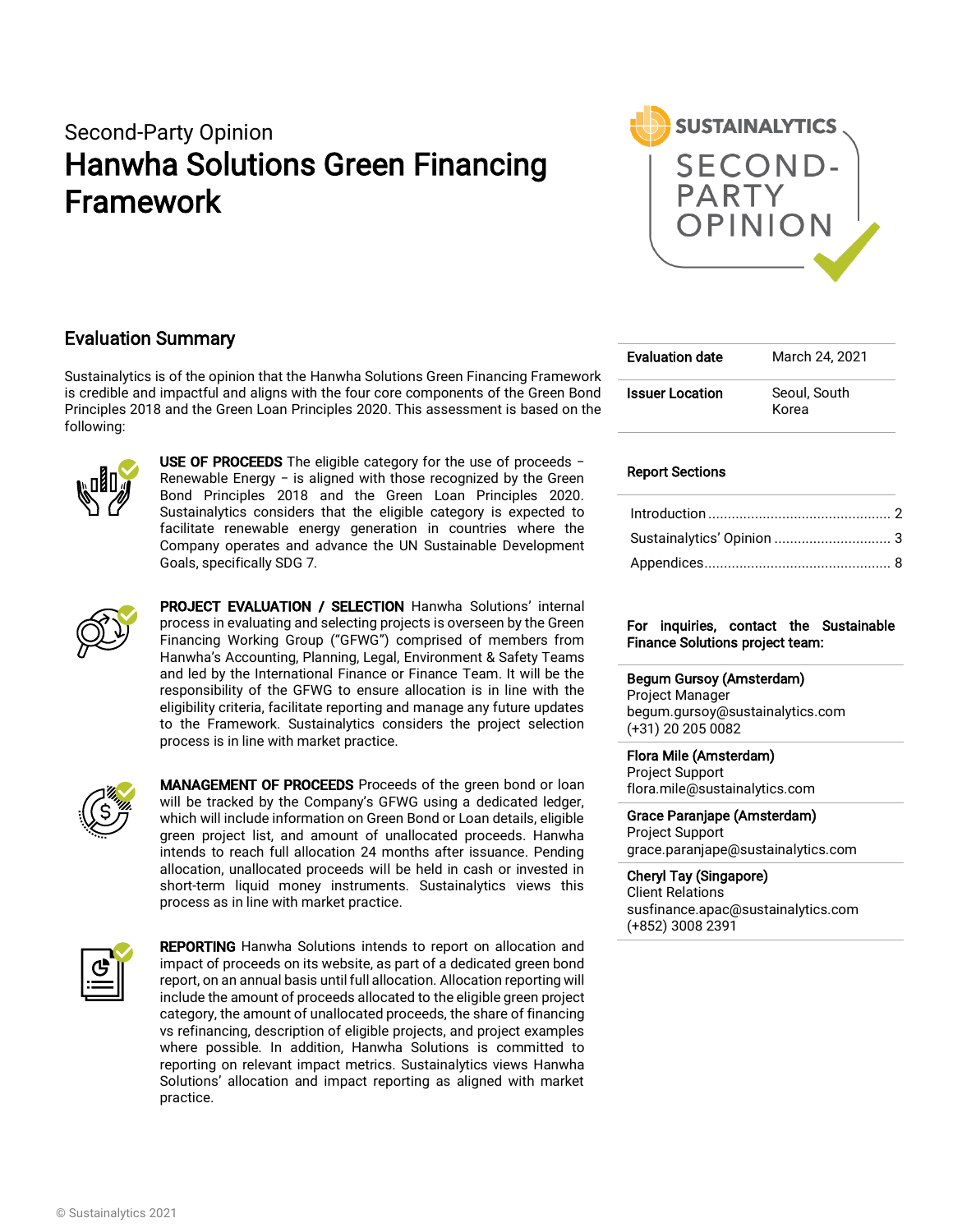

# <span id="page-1-0"></span>Introduction

Hanwha Solutions ("Hanwha", "Company", or the "Issuer") was formed in 2020 and headquartered in Seoul due to a merger of Hanwha Chemical, Hanwha Q CELLS and Hanwha Advanced Materials. The Company develops smart energy solutions for a global customer-base and aims to do so with eco-friendly technology and sustainable innovation. Hanwha Solutions operates globally.

Hanwha has developed the Hanwha Solutions Green Financing Framework (the "Framework") under which it intends to issue green bonds and loans and use the proceeds to finance and/or refinance, in whole or in part, existing and/or future projects that are expected to facilitate renewable energy generation in countries where the Company operates. The Framework defines eligibility criteria in one green area:

1. Renewable Energy

Hanwha engaged Sustainalytics to review the Hanwha Solutions Green Financing Framework, dated February 2021, and provide a Second-Party Opinion on the Framework's environmental credentials and its alignment with the Green Bond Principles 2018 (GBP)<sup>1</sup> and the Green Loan Principles 2020 (GLP).<sup>2</sup> This Framework has been published in a separate document. $^3$ 

#### Scope of work and limitations of Sustainalytics' Second-Party Opinion

Sustainalytics' Second-Party Opinion reflects Sustainalytics' independent<sup>4</sup> opinion on the alignment of the reviewed Framework with the current market standards and the extent to which the eligible project categories are credible and impactful.

As part of the Second-Party Opinion, Sustainalytics assessed the following:

- The Framework's alignment with the Green Bond Principles 2018, as administered by ICMA, and the Green Loan Principles 2020, as administered by LMA, APLMA and LSTA<sup>5</sup>;
- The credibility and anticipated positive impacts of the use of proceeds; and
- The alignment of the issuer's sustainability strategy and performance and sustainability risk management in relation to the use of proceeds.

For the use of proceeds assessment, Sustainalytics relied on its internal taxonomy, version 1.7.1, which is informed by market practice and Sustainalytics' expertise as an ESG research provider.

As part of this engagement, Sustainalytics held conversations with various members of Hanwha's management team to understand the sustainability impact of their business processes and planned use of proceeds, as well as management of proceeds and reporting aspects of the Framework. Hanwha representatives have confirmed (1) they understand it is the sole responsibility of Hanwha to ensure that the information provided is complete, accurate or up to date; (2) that they have provided Sustainalytics with all relevant information and (3) that any provided material information has been duly disclosed in a timely manner. Sustainalytics also reviewed relevant public documents and non-public information.

This document contains Sustainalytics' opinion of the Framework and should be read in conjunction with that Framework.

Any update of the present Second-Party Opinion will be conducted according to the agreed engagement conditions between Sustainalytics and Hanwha.

Sustainalytics' Second-Party Opinion, while reflecting on the alignment of the Framework with market standards, is no guarantee of alignment nor warrants any alignment with future versions of relevant market standards. Furthermore, Sustainalytics' Second-Party Opinion addresses the anticipated impacts of eligible

<sup>&</sup>lt;sup>1</sup> The Green Bond Principles are administered by the International Capital Market Association and are available a[t https://www.icmagroup.org/green](https://www.icmagroup.org/green-social-and-sustainability-bonds/green-bond-principles-gbp/)[social-and-sustainability-bonds/green-bond-principles-gbp/.](https://www.icmagroup.org/green-social-and-sustainability-bonds/green-bond-principles-gbp/)

<sup>&</sup>lt;sup>2</sup> The Green Loan Principles are administered by the Loan Market Association, Asia Pacific Loan Market Association and Loan Syndications & Trading Association and are available a[t https://www.lsta.org/content/green-loan-principles/](https://www.lsta.org/content/green-loan-principles/)

<sup>3</sup> The Hanwha Solutions Green Financing Framework is available on Hanwha Solutions' website at: <https://www.hanwha.com/en/investors.html>

<sup>4</sup> When operating multiple lines of business that serve a variety of client types, objective research is a cornerstone of Sustainalytics and ensuring analyst independence is paramount to producing objective, actionable research. Sustainalytics has therefore put in place a robust conflict management framework that specifically addresses the need for analyst independence, consistency of process, structural separation of commercial and research (and engagement) teams, data protection and systems separation. Last but not the least, analyst compensation is not directly tied to specific commercial outcomes. One of Sustainalytics' hallmarks is integrity, another is transparency.

<sup>5</sup> In addition to the Loan Markets Association, the GLP are also administered by the Asia Pacific Loan Market Association and the Loan Syndications & Trading Association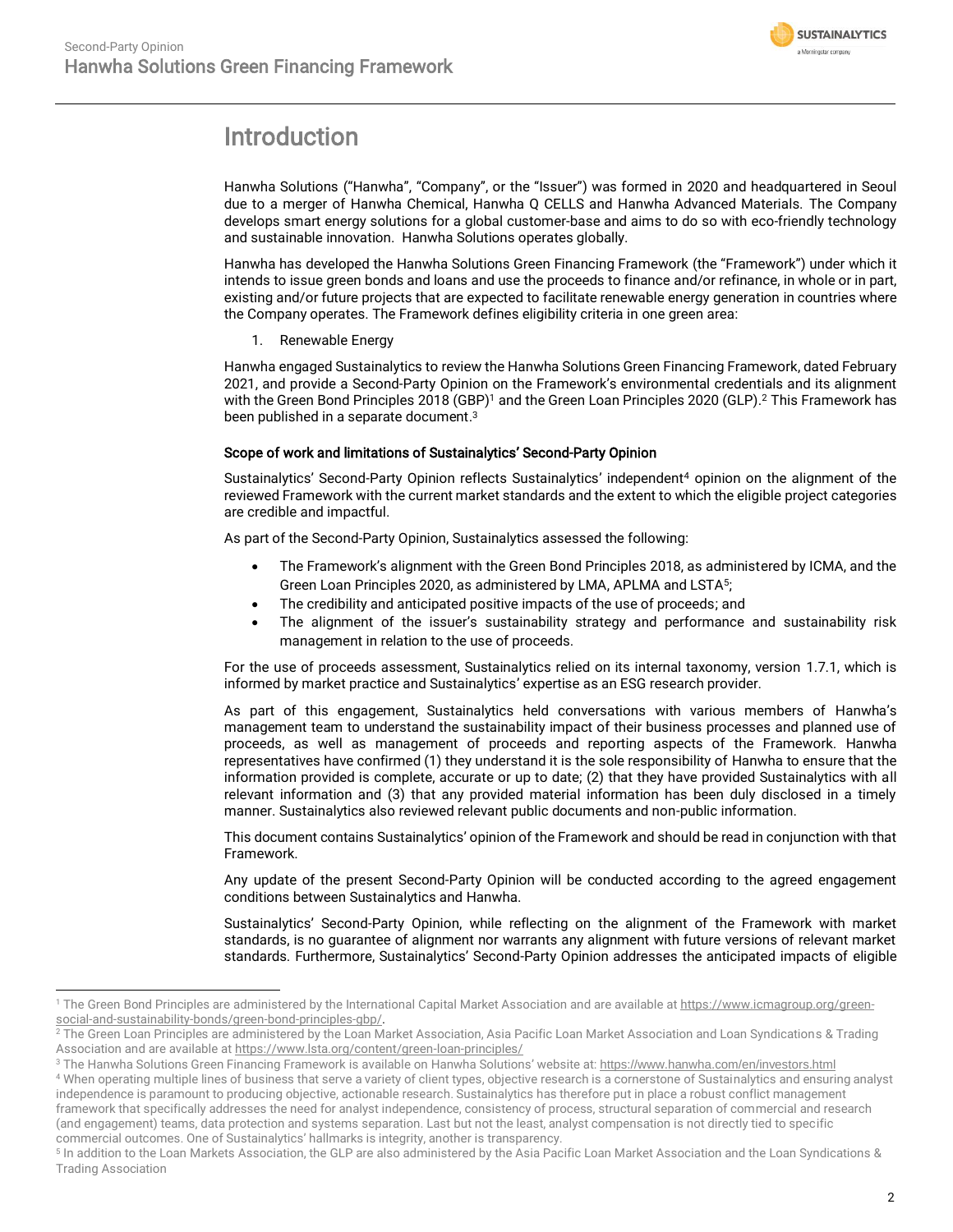

projects expected to be financed with bond and loan proceeds but does not measure the actual impact. The measurement and reporting of the impact achieved through projects financed under the Framework is the responsibility of the Framework owner.

In addition, the Second-Party Opinion opines on the potential allocation of proceeds but does not guarantee the realised allocation of the bond and loan proceeds towards eligible activities.

No information provided by Sustainalytics under the present Second-Party Opinion shall be considered as being a statement, representation, warrant or argument, either in favour or against, the truthfulness, reliability or completeness of any facts or statements and related surrounding circumstances that Hanwha has made available to Sustainalytics for the purpose of this Second-Party Opinion.

# <span id="page-2-0"></span>Sustainalytics' Opinion

## Section 1: Sustainalytics' Opinion on the Hanwha Solutions Green Financing **Framework**

Sustainalytics is of the opinion that the Hanwha Solutions Green Financing Framework is credible and impactful, and aligns with the four core components of the GBP and GLP. Sustainalytics highlights the following elements of Hanwha's Green Bond Framework:

- Use of Proceeds:
	- The eligible category − Renewable Energy − is aligned with those recognized by the GBP and GLP. Sustainalytics notes that eligible projects are expected to facilitate renewable energy generation in countries where the Company operates.
	- Hanwha Solutions has defined a three-year lookback period for its refinancing activities, which Sustainalytics considers to be in line with market practice.
	- Hanwha Solutions intends to invest in the acquisition, research and development (R&D), downstream distribution, operation, and maintenance of renewable energy projects including solar photovoltaic, green hydrogen, energy storage, and distribution.
		- Hanwha Solutions has confirmed to Sustainalytics that all projects associated with hydrogen production, storage, and distribution will be dedicated to green hydrogen, where the process is by electrolysis powered by renewables.
		- Regarding R&D, Hanwha Solutions may allocate the proceeds towards the research and development of affordable large-scale green hydrogen, and the research and development of solar cell and modules. Hanwha Solutions has confirmed to Sustainalytics that R&D expenditures include mid to late-stage projects with defined future assets and are limited to a maximum of 10% of the bond issuance. Sustainalytics considers this as in line with market practice.
		- Hanwha Solutions has clarified to Sustainalytics that downstream distribution costs include development, construction and land acquisition costs of underlying solar energy assets.
		- Regarding acquisition investments, eligible expenditures may include acquisition of physical assets or pure-play companies for green hydrogen. In case a company is partially involved in eligible activities, the Issuer intends to use a pro-rata allocation of green proceeds based on the percentage of the book value of eligible green assets within the acquired company's balance sheet, which Sustainalytics considers to be in line with market practice.
		- Hanwha Solutions has confirmed to Sustainalytics that operation and maintenance activities are limited to those that aim to extend the life-cycle value of the underlying renewable energy assets only.
- Project Evaluation and Selection:
	- Hanwha Solutions has established the Green Financing Working Group ("GFWG") composed of members of the Company's Accounting, Planning, Legal, Environment & Safety Teams, led by the Company's International Finance or Finance Team, to oversee and select eligible projects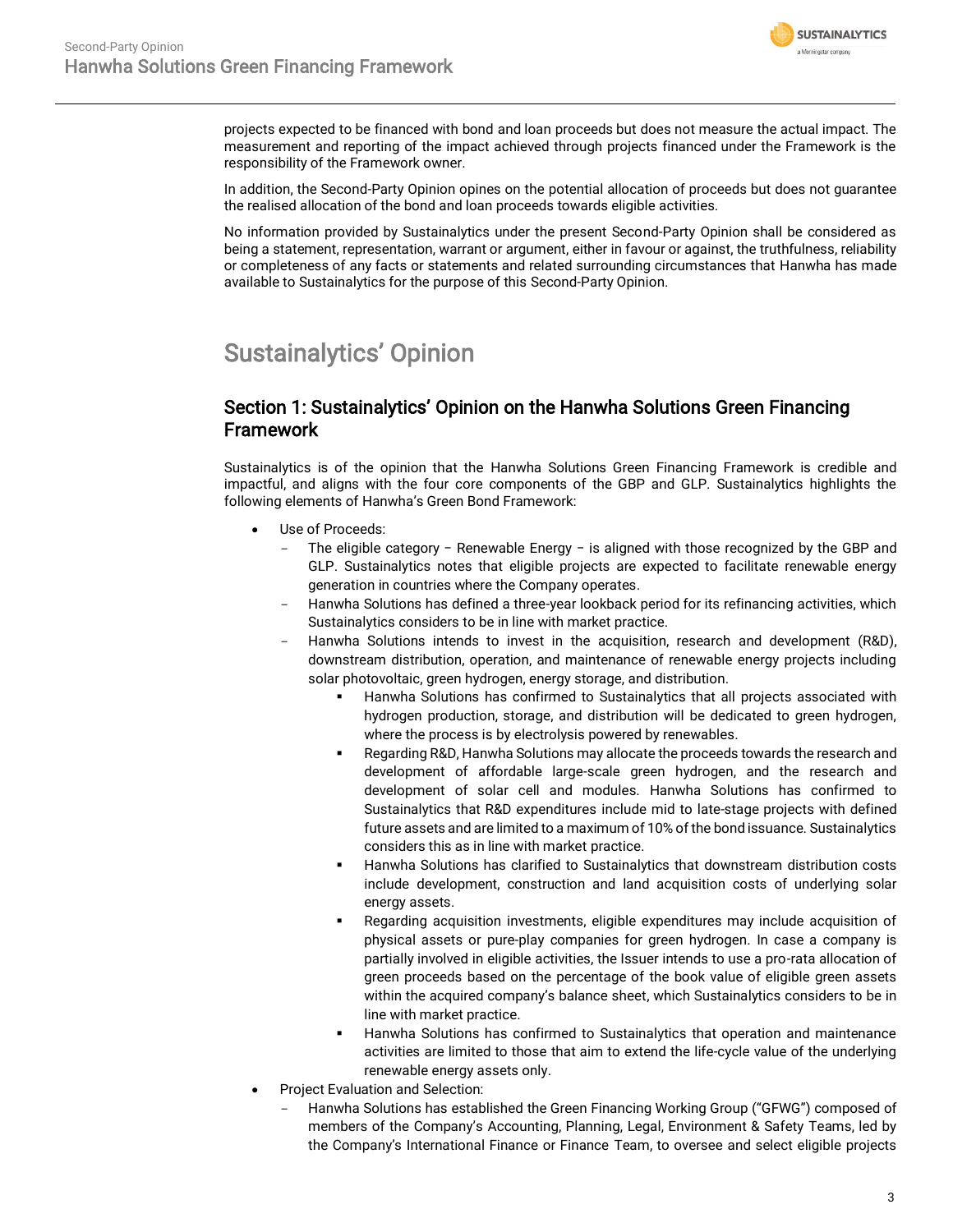

under the Framework. It will be the GFWG's responsibility to ratify and monitor eligible projects, facilitate reporting, and manage any future updates to the Framework.

- Based on the establishment of a formal group, Sustainalytics considers this process to be in line with market practice.
- Management of Proceeds:
	- Hanwha Solutions' GFWG will be responsible for tracking and managing proceeds of each issuance under the Green Finance Framework. An amount equivalent to the net proceeds will be tracked using a separately established ledger, according to the Company's formal internal procedure. Hanwha Solutions intends to reach full allocation within 24 months of issuance. Should any proceeds remain unallocated, they will be held in accordance with the relevant internal investment guidelines, in short-term liquid money instruments such as cash or market securities.
	- Based on these elements, Sustainalytics considers this process to be in line with market practice.
- Reporting:
	- Hanwha Solutions intends to report on the allocation and impact of proceeds on its website as part of a dedicated green bond report on an annual basis until full allocation of the bond proceeds. The allocation reporting will include the total amount of proceeds allocated to eligible projects, the, balance of unallocated proceeds, the share of financing vs refinancing, and description of eligible projects, and project example where possible.
	- In addition, Hanwha Solutions intends to publish an impact report reporting on relevant indicators such as number of Q.ANTUM cells/modules produced, annual renewable energy production (equivalent in GW), annual production capacity (GW), installed capacity of renewable energy (MW), annual  $CO<sub>2</sub>$  emissions reduced or avoided (tons), annual renewable energy production (MWh), information on progress in R&D, and storage capacity of hydrogen tanks (metric tonnes).
	- Based on these commitments to both impact and allocation reporting, Sustainalytics considers this process to be in line with market practice.

#### Alignment with Green Bond Principles 2018 and Green Loan Principles 2020

Sustainalytics has determined that the Hanwha Solutions Green Financing Framework aligns to the four core components of the GBP and GLP. For detailed information please refer to Appendix 2: Green Bond/Green Bond Programme External Review Form.

# Section 2: Sustainability Strategy of Hanwha Solutions

#### Contribution of framework to Hanwha Solutions' sustainability strategy

<span id="page-3-1"></span>Hanwha Solutions demonstrates a commitment to sustainability through the development of energy technologies that support the adoption of renewable energy technology<sup>6</sup> and the implementation of its "Sustainability Management System", a tool to support Company strategy and processes. The key areas of the Sustainability Management System that reflect Hanwha's commitment is environmental management. 7

<span id="page-3-0"></span>Under the area of environmental management, Hanwha Solutions has been developing technologies to facilitate affordable access to solar energy and hydrogen.<sup>8</sup> In addition to its development efforts, the Company has taken measures to reduce the environmental impact of its own operations by reducing its greenhouse gas emissions by 19% until 2020 from base year 201[7](#page-3-0).<sup>7</sup> Moreover, as a key part of their sustainability strategy, Hanwha Solutions is focused on improving their own operations in all subsidiaries in regards to air pollution, water conservation, waste treatment, soil protection and chemical management.

Sustainalytics is of the opinion that the Hanwha Solutions Green Financing Framework is aligned with the company's overall sustainability strategy and initiatives and will further the Company's action on its key environmental priorities. While Sustainalytics' acknowledges the importance of above efforts, Sustainalytics encourages Hanwha Solutions to develop transparent quantitative time-bounds targets.

<sup>6</sup> Hanwha, "Our Commitment", at: <https://www.hanwha.com/en/sustainability/our-commitment.html>

<sup>7</sup> Hanwha Solutions, "Communication on Progress", (2020), at: [https://ungc-production.s3.us-west-](https://ungc-production.s3.us-west-2.amazonaws.com/attachments/cop_2021/491965/original/1231_Hanwha%20Solutions%20COP_ENG%20Final.pdf?1609908525)

[<sup>2.</sup>amazonaws.com/attachments/cop\\_2021/491965/original/1231\\_Hanwha%20Solutions%20COP\\_ENG%20Final.pdf?1609908525](https://ungc-production.s3.us-west-2.amazonaws.com/attachments/cop_2021/491965/original/1231_Hanwha%20Solutions%20COP_ENG%20Final.pdf?1609908525)

<sup>8</sup> Hanwha, "Innovative Solutions", at: <https://www.hanwha.com/en/sustainability/innovative-solutions.html>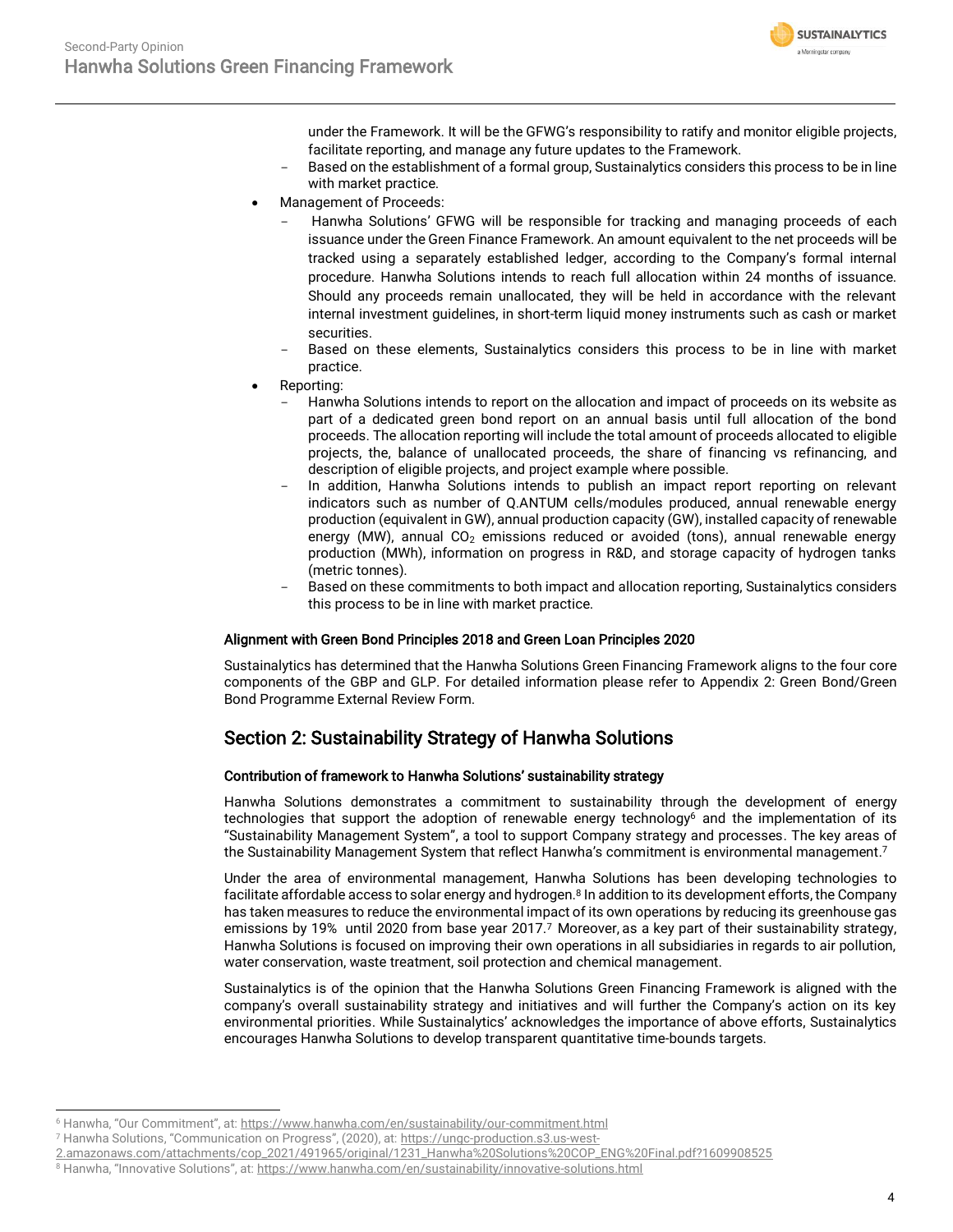

#### Well-positioned to address common environmental and social risks associated with the projects

While Sustainalytics recognizes that the net proceeds from the bonds and/or loans issued under the Framework will be directed towards eligible projects that are recognized by the GBP and GLP to have positive environmental impact, Sustainalytics is aware that such eligible projects could also lead to negative environmental and social outcomes. Some key environmental and social risks associated with the eligible projects, could include occupational health and safety, community relations/stakeholder participation, land use and biodiversity issues associated with large-scale infrastructure development, emissions, effluents, and waste generated in construction. Sustainalytics is of the opinion that Hanwha is able to manage and/or mitigate potential risks through implementation of the following:

- To manage occupational health and safety risks, all divisions of Hanwha Solutions have implemented and maintained the ISO 45001 Certification, <sup>9</sup> a globally recognized certification for health and safety management. [7](#page-3-0)
- Since 2012, Hanwha Solutions is a signatory to the UN Global Compact's Ten Principles,<sup>10</sup> and collaborates with internal and external stakeholders to uphold human rights, eliminate unfair labor practices, support anti-corruption policies, and promote environmental sustainability. <sup>11</sup> All divisions of Hanwha Solutions comply with the ISO 14001 Certification for Environmental Management to further address risks related to the preservation of environment and biodiversity.[7](#page-3-0)
- In order to manage environmental and social conflicts that arise with its stakeholders or the broader community, Hanwha Solutions keeps various communication channels open such as general shareholder meetings, labor council meetings, safety council and partnership committee meeting[s.](#page-3-0)<sup>7</sup>
- To mitigate risks that arise from chemicals effluents, waste and emissions, Hanwha manages product quality by complying with the EU REACH, $^{12}$  RoHS, $^{13}$  and GHS. $^{14}$  In addition to complying with internationally recognized standards, Hanwha provides trainings to employees and has developed responsive plans to manage accidents as they occu[r.](#page-3-0) 7
- Furthermore, Hanwha is focused on Corporate Compliance to ensure transparency and ethics overseen by Hanwha Compliance Committee.[6](#page-3-1) The Compliance Committee is responsible for establishing and implementing Hanwha's global compliance policies. Its members are external experts that remain independent and objective while deliberating on issues related to compliance.<sup>[6](#page-3-1)</sup>

Based on these policies, standards and assessments, Sustainalytics is of the opinion that Hanwha has implemented adequate measures and is well-positioned to manage and mitigate environmental and social risks commonly associated with the eligible categories.

## Section 3: Impact of Use of Proceeds

The use of proceeds category of Renewable Energy is aligned with those recognized by the GBP and GLP. Sustainalytics has focused on the importance of increasing renewable energy share in the energy mix of China and Malaysia below where the impact is specifically relevant in the local context.

#### Importance of facilitating renewable energy and green hydrogen investments

Increasing the share of renewable energy in the global energy mix is critical in keeping global temperature rise below 1.5 Celsius degrees as dictated by the Paris Agreement.<sup>15</sup> Accounting for 53% of global emissions, Asia

[principles/#:~:text=The%20Ten%20Principles%20-](https://www.unglobalcompact.org.uk/the-ten-principles/#:~:text=The%20Ten%20Principles%20-%20The%2010%20Principles%20The,make%20up%20the%20Ten%20Principles%20of%20the%20UNGC)

<sup>&</sup>lt;sup>9</sup> ISO, "ISO 45001 Occupational Health and Safety", at: <u><https://www.iso.org/iso-45001-occupational-health-and-safety.html></u>

<sup>&</sup>lt;sup>10</sup> United Nations Global Company, "The 10 Principles", at: [https://www.unglobalcompact.org.uk/the-ten-](https://www.unglobalcompact.org.uk/the-ten-principles/#:~:text=The%20Ten%20Principles%20-%20The%2010%20Principles%20The,make%20up%20the%20Ten%20Principles%20of%20the%20UNGC)

[<sup>%20</sup>The%2010%20Principles%20The,make%20up%20the%20Ten%20Principles%20of%20the%20UNGC.](https://www.unglobalcompact.org.uk/the-ten-principles/#:~:text=The%20Ten%20Principles%20-%20The%2010%20Principles%20The,make%20up%20the%20Ten%20Principles%20of%20the%20UNGC)

<sup>11</sup> Hanwha Solutions, "Communication on Progress", (2020), at: [https://ungc-production.s3.us-west-](https://ungc-production.s3.us-west-2.amazonaws.com/attachments/cop_2021/491965/original/1231_Hanwha%20Solutions%20COP_ENG%20Final.pdf?1609908525)

[<sup>2.</sup>amazonaws.com/attachments/cop\\_2021/491965/original/1231\\_Hanwha%20Solutions%20COP\\_ENG%20Final.pdf?1609908525](https://ungc-production.s3.us-west-2.amazonaws.com/attachments/cop_2021/491965/original/1231_Hanwha%20Solutions%20COP_ENG%20Final.pdf?1609908525)

<sup>&</sup>lt;sup>12</sup> REACH is the European Union's chemical management program, which includes the registration, evaluation, authorization, and restriction of chemicals in terms of quantity and toxicity level. More information can be found here[: https://ec.europa.eu/environment/chemicals/reach/reach\\_en.htm](https://ec.europa.eu/environment/chemicals/reach/reach_en.htm)

<sup>13</sup> RoHS (Restriction of Hazardous Substances), introduced by the EU Commission, regulates six hazardous materials such as lead, mercury and cadmium, used in the electronics material industry. More information can be found here:

[https://ec.europa.eu/environment/waste/rohs\\_eee/index\\_en.htm](https://ec.europa.eu/environment/waste/rohs_eee/index_en.htm)

<sup>14</sup> GHS (Global Harmonized System) is a classification standard managed by the United Nations that was set up to standardize hazard testing, classification and labelling. Additional information can be found here[: https://unece.org/about-ghs](https://unece.org/about-ghs) 

<sup>15</sup> UNFCCC, Sustainable Energy Critical For Paris Goals - UNGA President "", at: [https://unfccc.int/news/sustainable-energy-critical-for-paris-goals-unga](https://unfccc.int/news/sustainable-energy-critical-for-paris-goals-unga-president)[president](https://unfccc.int/news/sustainable-energy-critical-for-paris-goals-unga-president)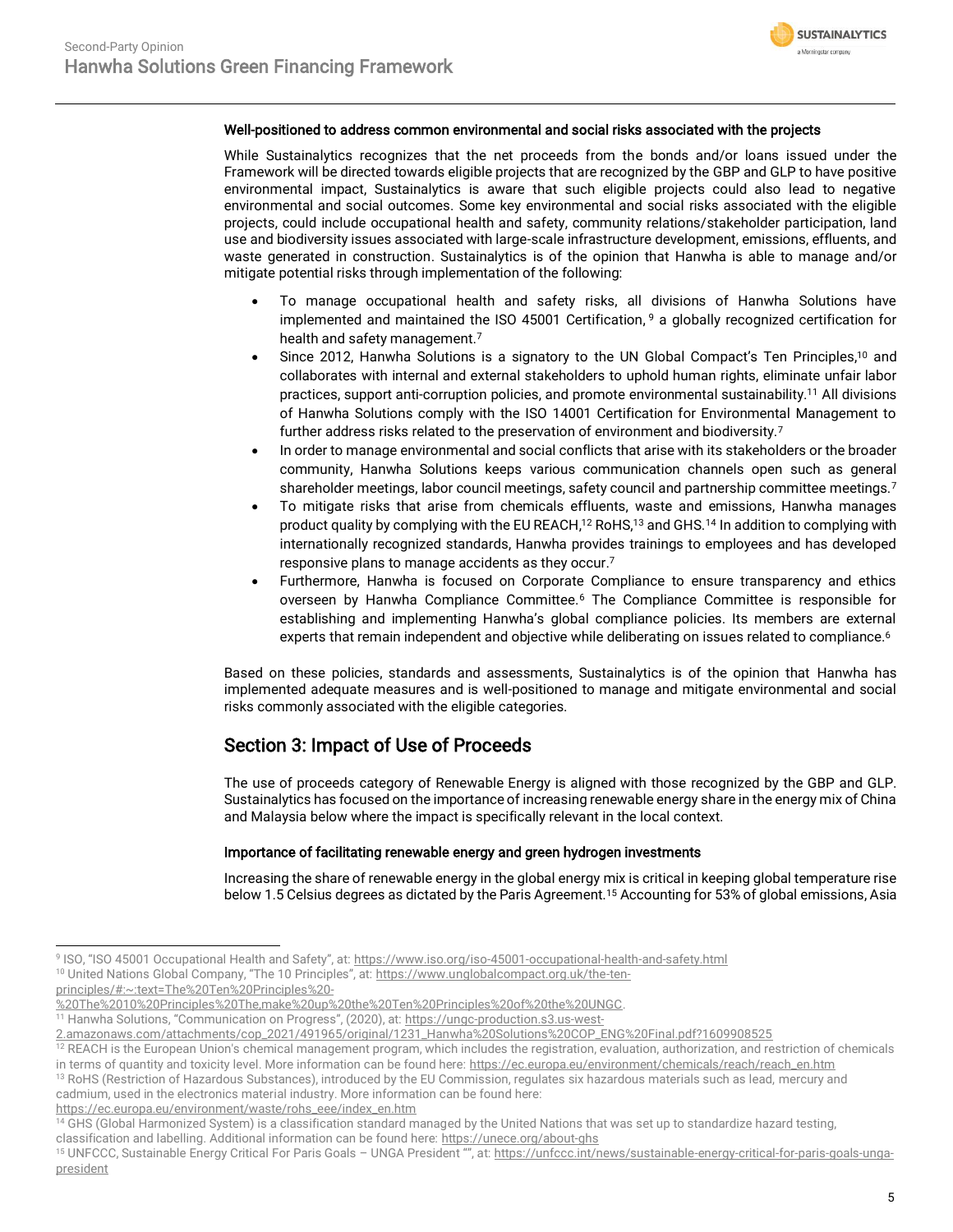

is the largest emitter globally.<sup>16</sup> Despite a decline in  $CO<sub>2</sub>$  emissions in Europe and the U.S., emissions continued to rise in 2019 which was largely driven by Asian economies, especially China.<sup>17</sup> Due to population growth, energy demand continues to grow in the region, and to meet the demand, the countries continue to rely heavily on coal. Between 2006 and 2016, the annual coal consumption rate increased by 3.7% in the region.<sup>18</sup> According to IRENA, Asia is responsible for 50% of global energy consumption, with 85% of consumption coming from fossil fuels.<sup>19</sup> Asia has an important role in achieving the goals of the Paris Agreement globally. It is therefore crucial for Asian countries and all industries to decrease their reliance on coal and increase renewable energy in their energy mix.

During the UN General Assembly, China announced that it targets to hit peak emissions before 2030 and climate neutrality by 2060.<sup>20</sup> To be on track to meet the goal of carbon neutrality before 2060, the share of renewable energy in China's energy mix should expand thereby replacing the Chinese economy's heavy reliance on carbon-based energy sources. According to estimations, USD 145 billion investments per year could allow China to significantly increase the share of renewable energy in its energy mix reaching 26% before 2030.<sup>21</sup>

Similar to the Chinese economy, Malaysia continues to rely heavily on carbon-based energy sources. The share of coal in Malaysia's energy mix significantly increased between 1996 and 2016, from 5% to 20%.<sup>22</sup> In 2019, the Malaysian Government announced that it aims to target 20% of renewable energy in its generation mix by 2025.<sup>23</sup> To reach the renewable energy target by 2025, it is estimated that Malaysia needs USD 8 billion investments in its renewable energy sector.[23](#page-5-0)

<span id="page-5-1"></span><span id="page-5-0"></span>While electricity produced from hydrogen has no direct emissions, almost 95%<sup>24</sup> of all hydrogen is produced from fossil fuels, requiring 6% of global natural gas and 2% of global coal.<sup>25</sup> As a consequence, hydrogen is responsible for a significant amount of  $CO<sub>2</sub>$  emissions each year, more specifically 830 million tonnes of  $CO<sub>2</sub>$ which is approximately the equivalent of the combined emissions of Indonesia and the United Kingdom.<sup>[25](#page-5-1)</sup> As demand for hydrogen will only increase in the future, due to industrial users, the transport sector, and buildings, producing hydrogen from renewables is essential.<sup>26</sup> Hydrogen produced from renewables via electrolysis could facilitate and increase the share of renewables in the global energy system.<sup>27</sup>

Sustainalytics is of the opinion that by financing renewable energy projects and advancing the production of green hydrogen, Hanwha Solutions will help to increase the share of renewables in the region's energy mix and overall contribute to keeping global warming to 1.5 Celsius degrees.

#### Alignment with/contribution to SDGs

The Sustainable Development Goals (SDGs) were set in September 2015 by the United Nations General Assembly and form an agenda for achieving sustainable development by the year 2030. The bond(s) and loan(s) issued under the Hanwha Solutions Green Financing Framework advances the following SDG and target:

| Use of Proceeds<br>Category | <b>SDG</b>                        | <b>SDG target</b>                                                                             |
|-----------------------------|-----------------------------------|-----------------------------------------------------------------------------------------------|
| Renewable Energy            | 7. Affordable and Clean<br>Energy | 7.2 By 2030, increase substantially the share of<br>renewable energy in the global energy mix |

<sup>16</sup> UN ESCAP, "The Economics of Climate Change in the Asia-Pacific Region", (2016), at:

https://www.unescap.org/sites/default/files/The%20Economics%20of%20Climate%20Change%20%20in%20the%20Asia-Pacific%20region.pdf

<sup>&</sup>lt;sup>17</sup> Carbon Brief, "Global Emissions", at: <https://www.carbonbrief.org/analysis-global-fossil-fuel-emissions-up-zero-point-six-per-cent-in-2019-due-to-china> <sup>18</sup> UN ESCAP, "Economic and Social Survey of Asia and the Pacific 2020", (2020), at: [https://www.unescap.org/publications/economic-and-social-](https://www.unescap.org/publications/economic-and-social-survey-asia-and-pacific-2020)

[survey-asia-and-pacific-2020](https://www.unescap.org/publications/economic-and-social-survey-asia-and-pacific-2020)

<sup>19</sup> IRENA, "Asia and Pacific", at:<https://www.irena.org/asiapacific>

<sup>&</sup>lt;sup>20</sup> UN News, "Enhance solidarity' to fight COVID-19, Chinese President urges, also pledges carbon neutrality by 2060", at:

<https://news.un.org/en/story/2020/09/1073052>

<sup>21</sup> IRENA, "Energy Prospects: China", at[: https://www.irena.org/publications/2014/Nov/Renewable-Energy-Prospects-China](https://www.irena.org/publications/2014/Nov/Renewable-Energy-Prospects-China)

<sup>&</sup>lt;sup>22</sup> Malaysia's Energy Policy Challenges, at: [http://www.ideas.org.my/wp-content/uploads/2018/11/P155-Malaysia\\_Energy\\_Policy\\_v12.pdf](http://www.ideas.org.my/wp-content/uploads/2018/11/P155-Malaysia_Energy_Policy_v12.pdf)

<sup>&</sup>lt;sup>23</sup> Power Technology, "Malaysia needs US\$8 billion investment to achieve 20% renewable energy target by 2025", at: [https://www.power-](https://www.power-technology.com/comment/malaysia-needs-us8-billion-investment-to-achieve-20-renewable-energy-target-by-2025/)

[technology.com/comment/malaysia-needs-us8-billion-investment-to-achieve-20-renewable-energy-target-by-2025/](https://www.power-technology.com/comment/malaysia-needs-us8-billion-investment-to-achieve-20-renewable-energy-target-by-2025/) 24 The Korea Herald, "Hanwha sets eyes on green hydrogen", at: <http://www.koreaherald.com/view.php?ud=20210121000353>

<sup>&</sup>lt;sup>25</sup> IEA, "The Future of Hydrogen", at: <https://www.iea.org/reports/the-future-of-hydrogen>

<sup>26</sup> IRENA, "Hydrogen from Renewable Power", at: <https://www.irena.org/publications/2018/Sep/Hydrogen-from-renewable-power>

<sup>&</sup>lt;sup>27</sup> IRENA, "Hydrogen: a Renewable energy perspective", at: <https://www.irena.org/publications/2019/Sep/Hydrogen-A-renewable-energy-perspective>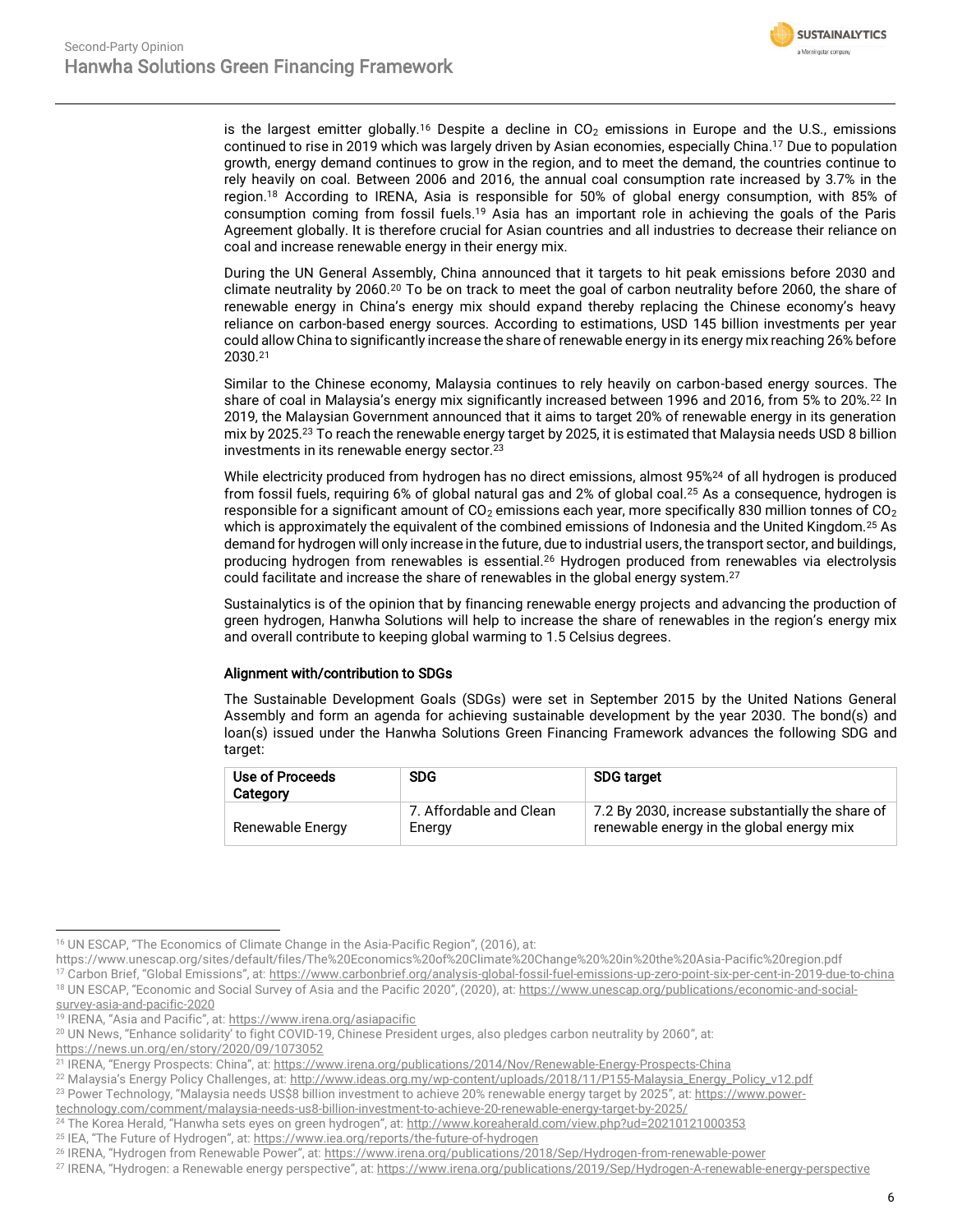

## **Conclusion**

Hanwha has developed the Hanwha Solutions Green Financing Framework under which it will issue green bonds and loans and the use of proceeds to finance or refinance renewable energy projects. Sustainalytics considers that the projects funded by the green bond or loan proceeds are expected to facilitate renewable energy generation in countries where the Company operates.

The Hanwha Solutions Green Financing Framework outlines a process by which proceeds will be tracked, allocated, and managed, and commitments have been made for reporting on the allocation and impact of the use of proceeds. Furthermore, Sustainalytics believes that the Hanwha Solutions Green Financing Framework is aligned with the overall sustainability strategy of the company and that the green use of proceed category will contribute to the advancement of the UN Sustainable Development Goals 7. Additionally, Sustainalytics is of the opinion that Hanwha has adequate measures to identify, manage and mitigate environmental and social risks commonly associated with the eligible projects funded by the use of proceeds.

Based on the above, Sustainalytics is confident that Hanwha Solutions is well-positioned to issue green bonds and that the Hanwha Solutions Green Financing Framework is robust, transparent, and in alignment with the four core components of the Green Bond Principles 2018 and Green Loan Principles 2020.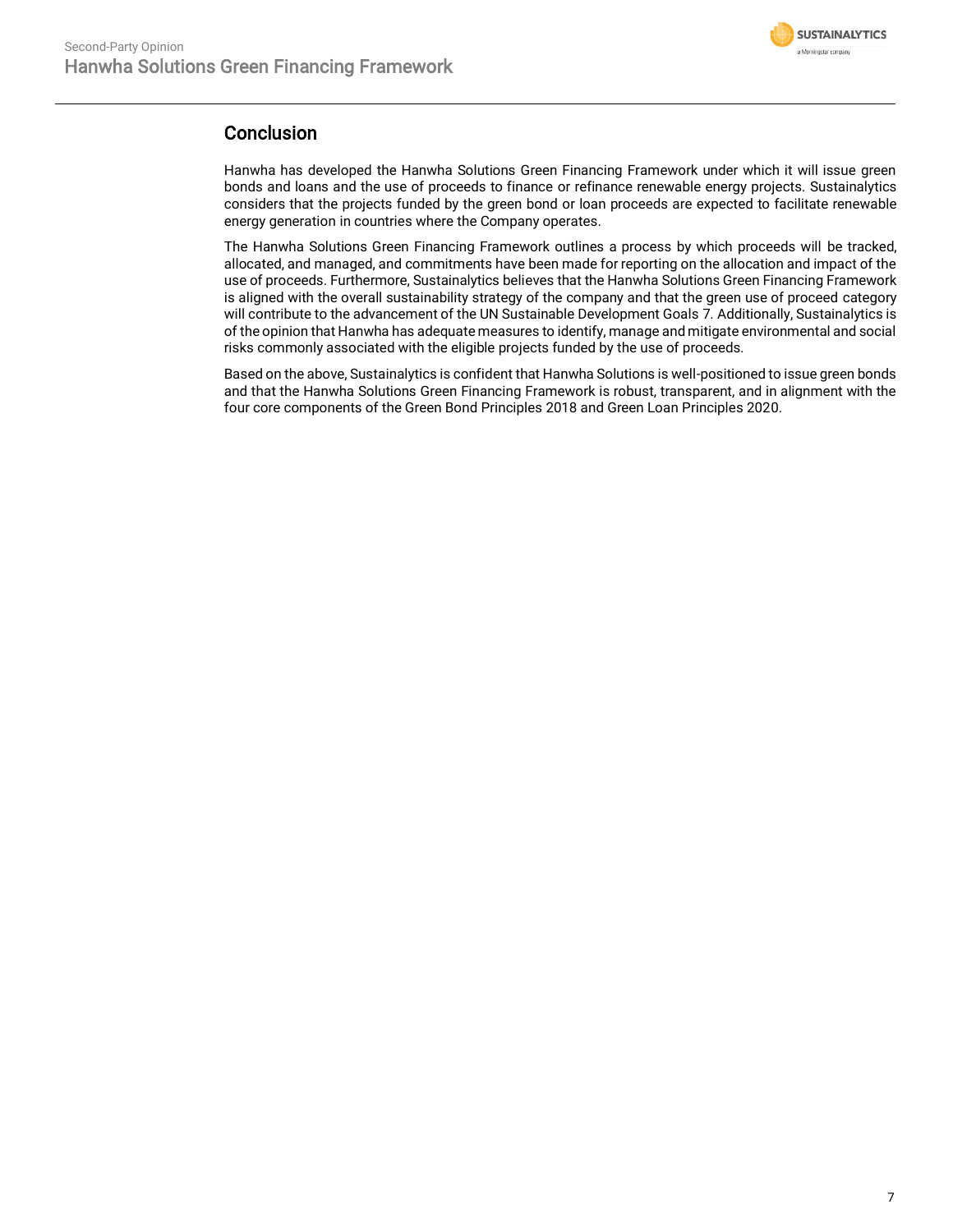

# <span id="page-7-0"></span>Appendix

# Appendix 1: Green Bond / Green Bond Programme - External Review Form

## Section 1. Basic Information

| Issuer name:                                                           | <b>Hanwha Solutions</b>                    |
|------------------------------------------------------------------------|--------------------------------------------|
| Green Bond ISIN or Issuer Green Bond Framework<br>Name, if applicable: | Hanwha Solutions Green Financing Framework |
| Review provider's name:                                                | <b>Sustainalytics</b>                      |
| Completion date of this form:                                          | March 24, 2021                             |

## Section 2. Review overview

#### SCOPE OF REVIEW

The following may be used or adapted, where appropriate, to summarise the scope of the review.

The review assessed the following elements and confirmed their alignment with the GBP:

| ⊠ | Use of Proceeds                             | ⊠ | Process for Project Evaluation and<br>Selection |
|---|---------------------------------------------|---|-------------------------------------------------|
| ⊠ | <b>Management of Proceeds</b>               | ⊠ | Reporting                                       |
|   | ROLE(S) OF REVIEW PROVIDER                  |   |                                                 |
| ⊠ | Consultancy (incl. 2 <sup>nd</sup> opinion) | П | Certification                                   |
|   | Verification                                | П | Rating                                          |

□ Other (please specify):

Note: In case of multiple reviews / different providers, please provide separate forms for each review.

### EXECUTIVE SUMMARY OF REVIEW and/or LINK TO FULL REVIEW (if applicable)

Please refer to Evaluation Summary above.

# Section 3. Detailed review

Reviewers are encouraged to provide the information below to the extent possible and use the comment section to explain the scope of their review.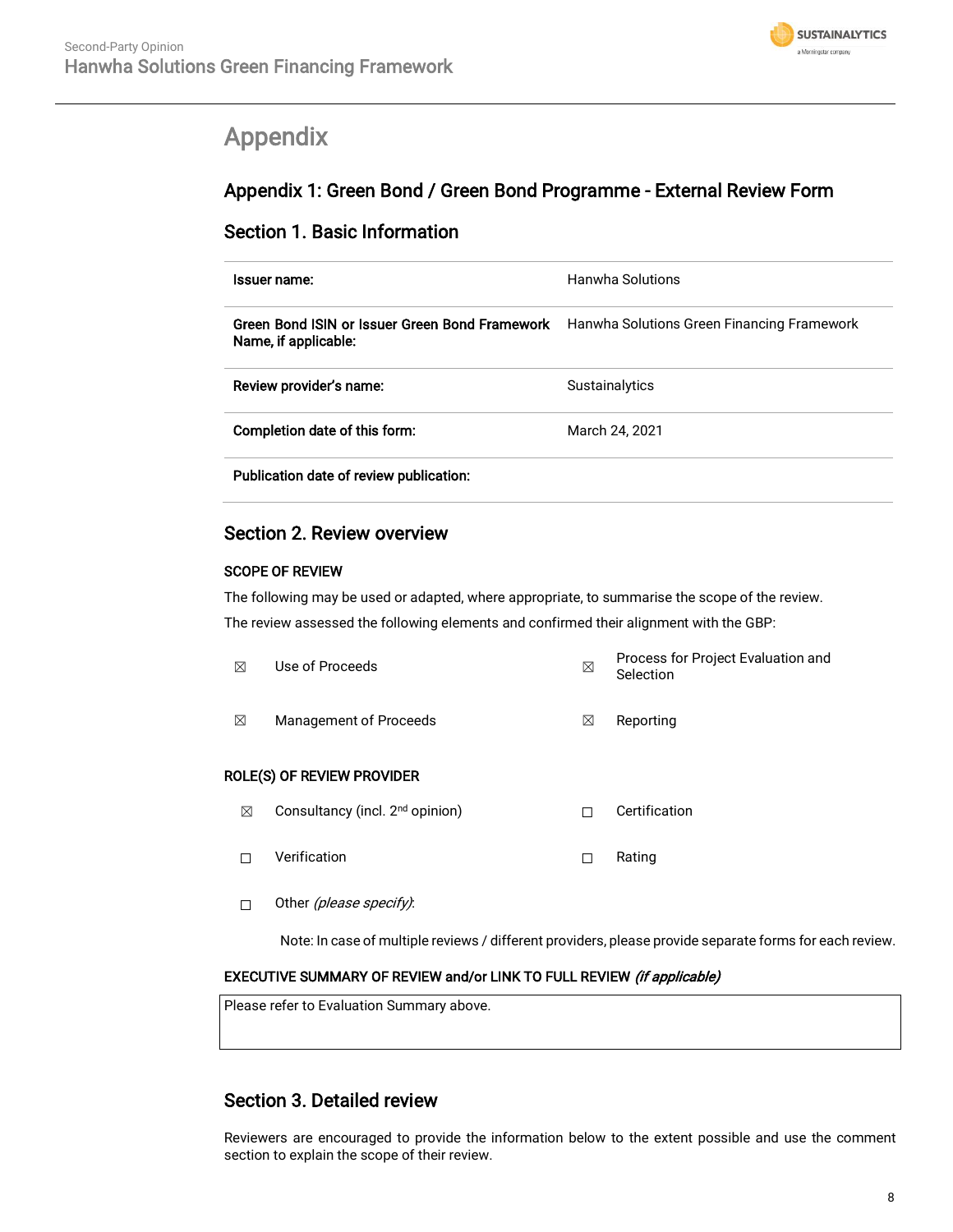

#### 1. USE OF PROCEEDS

Overall comment on section (if applicable):

The eligible category for the use of proceeds − Renewable Energy − is aligned with those recognized by the Green Bond Principles 2018 and the Green Loan Principles 2020. Sustainalytics considers that the eligible category is expected to facilitate renewable energy generation in countries where the Company operates and advance the UN Sustainable Development Goals, specifically SDG 7.

#### Use of proceeds categories as per GBP:

| ⊠      | Renewable energy                                                                                                               |              | Energy efficiency                                                                  |
|--------|--------------------------------------------------------------------------------------------------------------------------------|--------------|------------------------------------------------------------------------------------|
| п      | Pollution prevention and control                                                                                               | $\mathbf{I}$ | Environmentally sustainable management of<br>living natural resources and land use |
| $\Box$ | Terrestrial and aquatic biodiversity<br>conservation                                                                           |              | Clean transportation                                                               |
| п      | Sustainable water and wastewater<br>management                                                                                 | П            | Climate change adaptation                                                          |
| $\Box$ | Eco-efficient and/or circular economy<br>adapted products, production technologies<br>and processes                            | П            | Green buildings                                                                    |
| п      | Unknown at issuance but currently expected<br>to conform with GBP categories, or other<br>eligible areas not yet stated in GBP |              | Other (please specify):                                                            |

If applicable please specify the environmental taxonomy, if other than GBP:

#### 2. PROCESS FOR PROJECT EVALUATION AND SELECTION

Overall comment on section (if applicable):

Hanwha Solutions' internal process in evaluating and selecting projects is overseen by the Green Financing Working Group ("GFWG") comprised of members from Hanwha's Accounting, Planning, Legal, Environment & Safety Teams and led by the International Finance or Finance Team. It will be the responsibility of the GFWG to ensure allocation is in line with the eligibility criteria, facilitate reporting and manage any future updates to the Framework. Sustainalytics considers the project selection process is in line with market practice.

#### Evaluation and selection

- $\boxtimes$  Credentials on the issuer's environmental sustainability objectives
	- $\boxtimes$  Documented process to determine that projects fit within defined categories
- $\boxtimes$  Defined and transparent criteria for projects eligible for Green Bond proceeds
- ☐ Documented process to identify and manage potential ESG risks associated with the project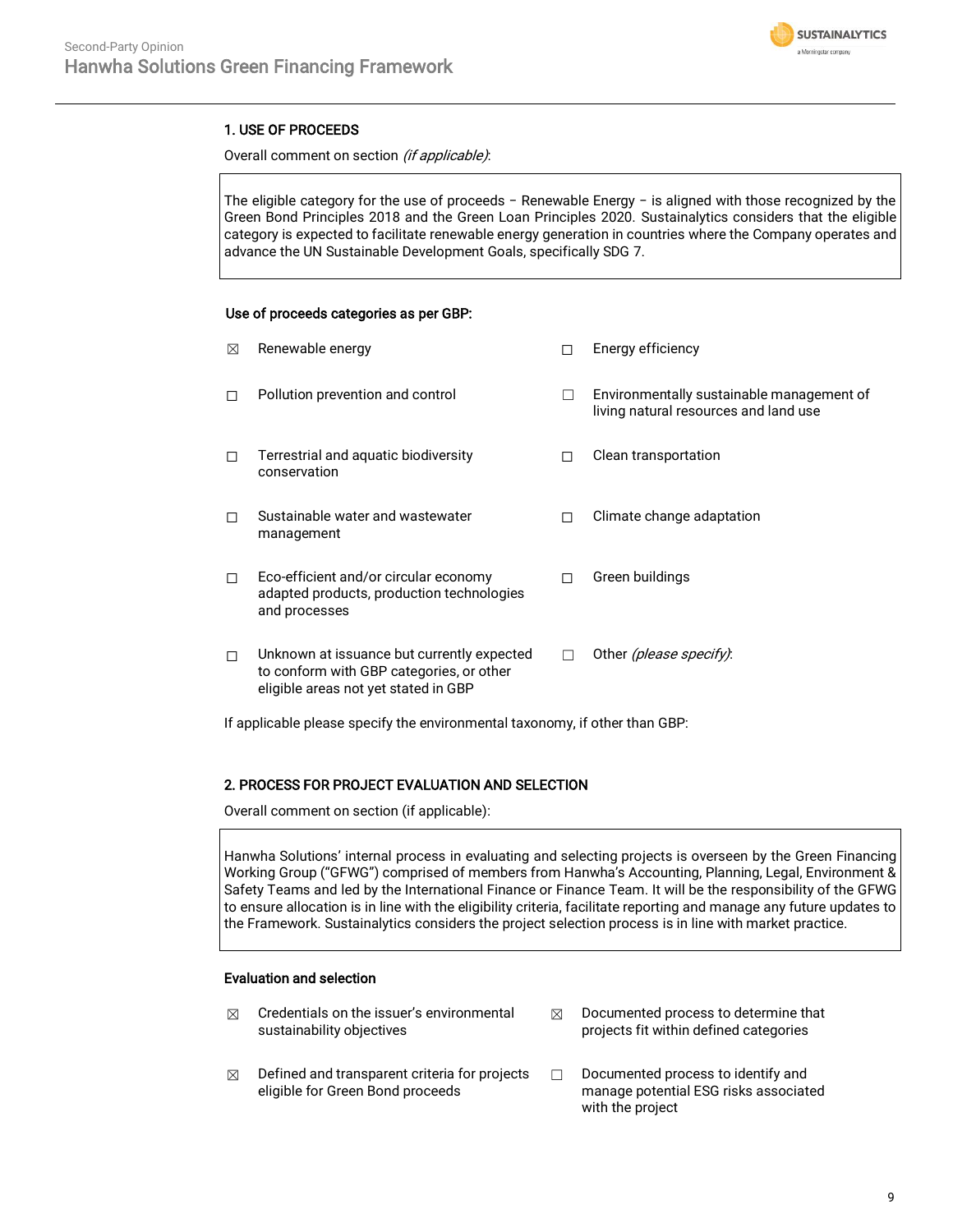

 $\boxtimes$  Summary criteria for project evaluation and selection publicly available □ Other *(please specify)*:

#### Information on Responsibilities and Accountability

- $\boxtimes$  Evaluation / Selection criteria subject to external advice or verification ☐ In-house assessment
- ☐ Other (please specify):

#### 3. MANAGEMENT OF PROCEEDS

Overall comment on section (if applicable):

Proceeds of the green bond or loan will be tracked by the Company's GFWG using a dedicated ledger, which will include information on Green Bond or Loan details, eligible green project list, and amount of unallocated proceeds. Hanwha intends to reach full allocation 24 months after issuance. Pending allocation, unallocated proceeds will be held in cash or invested in short-term liquid money instruments. Sustainalytics views this process as in line with market practice.

#### Tracking of proceeds:

- $\boxtimes$  Green Bond proceeds segregated or tracked by the issuer in an appropriate manner
- $\boxtimes$  Disclosure of intended types of temporary investment instruments for unallocated proceeds
- $\Box$  Other (please specify):

#### Additional disclosure:

- 
- □ Allocation to individual disbursements <sub>△</sub> Allocation to a portfolio of
- $\boxtimes$  Disclosure of portfolio balance of unallocated proceeds
- $\Box$  Allocations to future investments only  $\boxtimes$  Allocations to both existing and future investments
	- disbursements
	- □ Other *(please specify)*:

#### 4. REPORTING

Overall comment on section (if applicable):

Hanwha Solutions intends to report on allocation and impact of proceeds on its website, as part of a dedicated green bond report, on an annual basis until full allocation. Allocation reporting will include the amount of proceeds allocated to the eligible green project category, the amount of unallocated proceeds, the share of financing vs refinancing, description of eligible projects, and project examples where possible. In addition, Hanwha Solutions is committed to reporting on relevant impact metrics. Sustainalytics views Hanwha Solutions' allocation and impact reporting as aligned with market practice.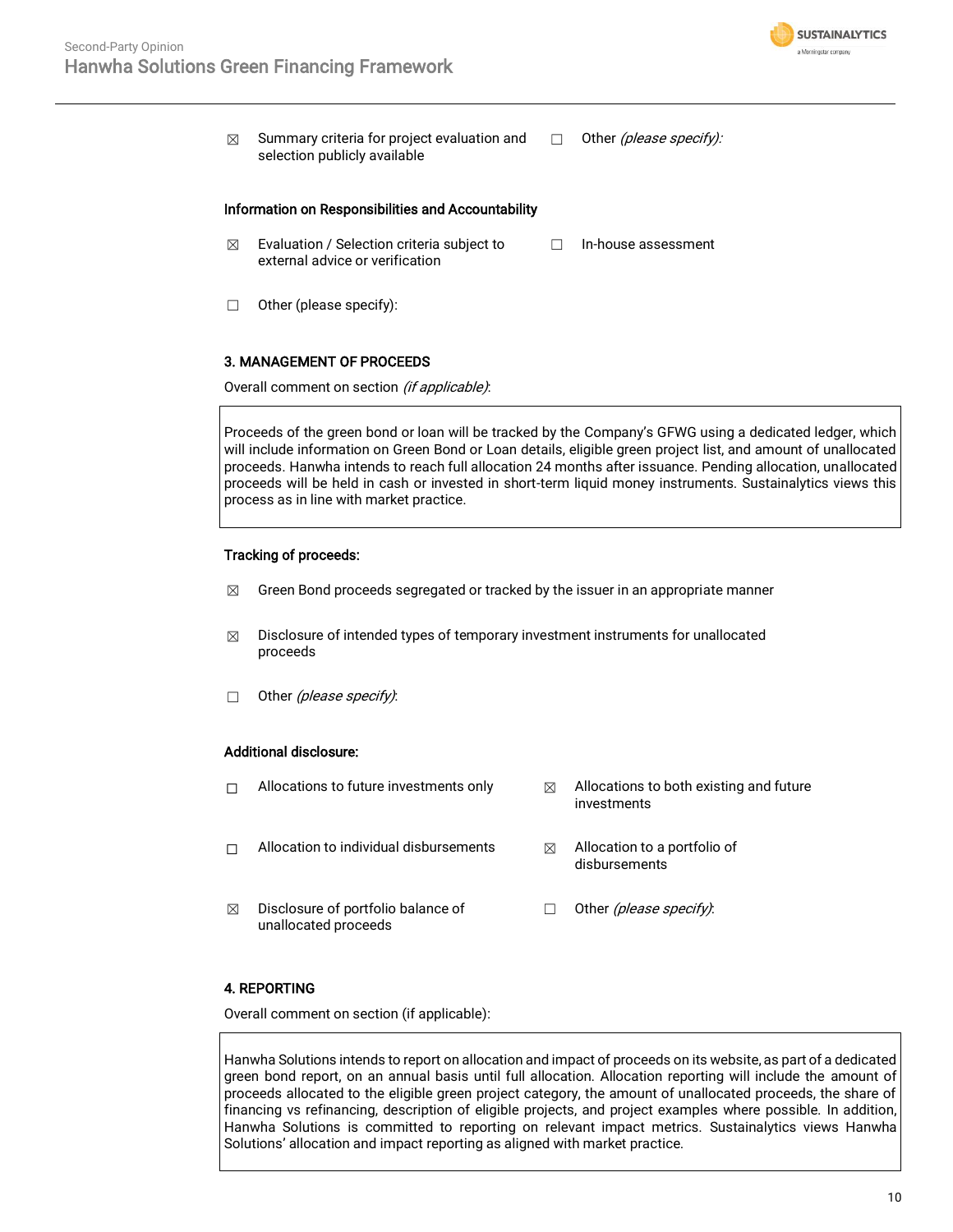

|        | Use of proceeds reporting:                  |                                                                                                                      |        |        |                                                                                                                                                                                                                                                                                                                                                                                                                              |
|--------|---------------------------------------------|----------------------------------------------------------------------------------------------------------------------|--------|--------|------------------------------------------------------------------------------------------------------------------------------------------------------------------------------------------------------------------------------------------------------------------------------------------------------------------------------------------------------------------------------------------------------------------------------|
| $\Box$ | Project-by-project                          |                                                                                                                      | ⊠      |        | On a project portfolio basis                                                                                                                                                                                                                                                                                                                                                                                                 |
| □      |                                             | Linkage to individual bond(s)                                                                                        | $\Box$ |        | Other (please specify):                                                                                                                                                                                                                                                                                                                                                                                                      |
|        |                                             | Information reported:                                                                                                |        |        |                                                                                                                                                                                                                                                                                                                                                                                                                              |
|        | $\boxtimes$                                 | Allocated amounts                                                                                                    |        | ⊠      | Green Bond financed share of total<br>investment                                                                                                                                                                                                                                                                                                                                                                             |
|        | $\boxtimes$                                 | Other (please specify):<br>Description of projects, the share<br>of financing vs refinancing and<br>project examples |        |        |                                                                                                                                                                                                                                                                                                                                                                                                                              |
|        |                                             | Frequency:                                                                                                           |        |        |                                                                                                                                                                                                                                                                                                                                                                                                                              |
|        | ⊠                                           | Annual                                                                                                               |        | П      | Semi-annual                                                                                                                                                                                                                                                                                                                                                                                                                  |
|        | $\Box$                                      | Other (please specify):                                                                                              |        |        |                                                                                                                                                                                                                                                                                                                                                                                                                              |
|        | Impact reporting:                           |                                                                                                                      |        |        |                                                                                                                                                                                                                                                                                                                                                                                                                              |
| $\Box$ | Project-by-project                          |                                                                                                                      | ⊠      |        | On a project portfolio basis                                                                                                                                                                                                                                                                                                                                                                                                 |
| $\Box$ |                                             | Linkage to individual bond(s)                                                                                        | $\Box$ |        | Other (please specify):                                                                                                                                                                                                                                                                                                                                                                                                      |
|        | Information reported (expected or ex-post): |                                                                                                                      |        |        |                                                                                                                                                                                                                                                                                                                                                                                                                              |
|        | $\boxtimes$                                 | <b>GHG Emissions / Savings</b>                                                                                       |        | $\Box$ | <b>Energy Savings</b>                                                                                                                                                                                                                                                                                                                                                                                                        |
|        | □                                           | Decrease in water use                                                                                                |        | ⊠      | Other ESG indicators (please<br>specify):<br><b>O.ANTUM</b><br>cells/modules<br>produced,<br>annual renewable<br>energy<br>production (equivalent in<br>GW), annual<br>production<br>$(GW)$ ,<br>capacity<br>installed<br>capacity of renewable energy<br>(MW),<br>annual<br>renewable<br>energy production (MWh),<br>information on progress in<br>R&D, and storage capacity of<br>hydrogen<br>tanks<br>(metric<br>tonnes). |
|        |                                             | Frequency                                                                                                            |        |        |                                                                                                                                                                                                                                                                                                                                                                                                                              |
|        | ⊠                                           | Annual                                                                                                               |        | П      | Semi-annual                                                                                                                                                                                                                                                                                                                                                                                                                  |
|        | $\Box$                                      | Other (please specify):                                                                                              |        |        |                                                                                                                                                                                                                                                                                                                                                                                                                              |
|        | <b>Means of Disclosure</b>                  |                                                                                                                      |        |        |                                                                                                                                                                                                                                                                                                                                                                                                                              |

- ☐ Information published in financial report ☐ Information published in sustainability
	- report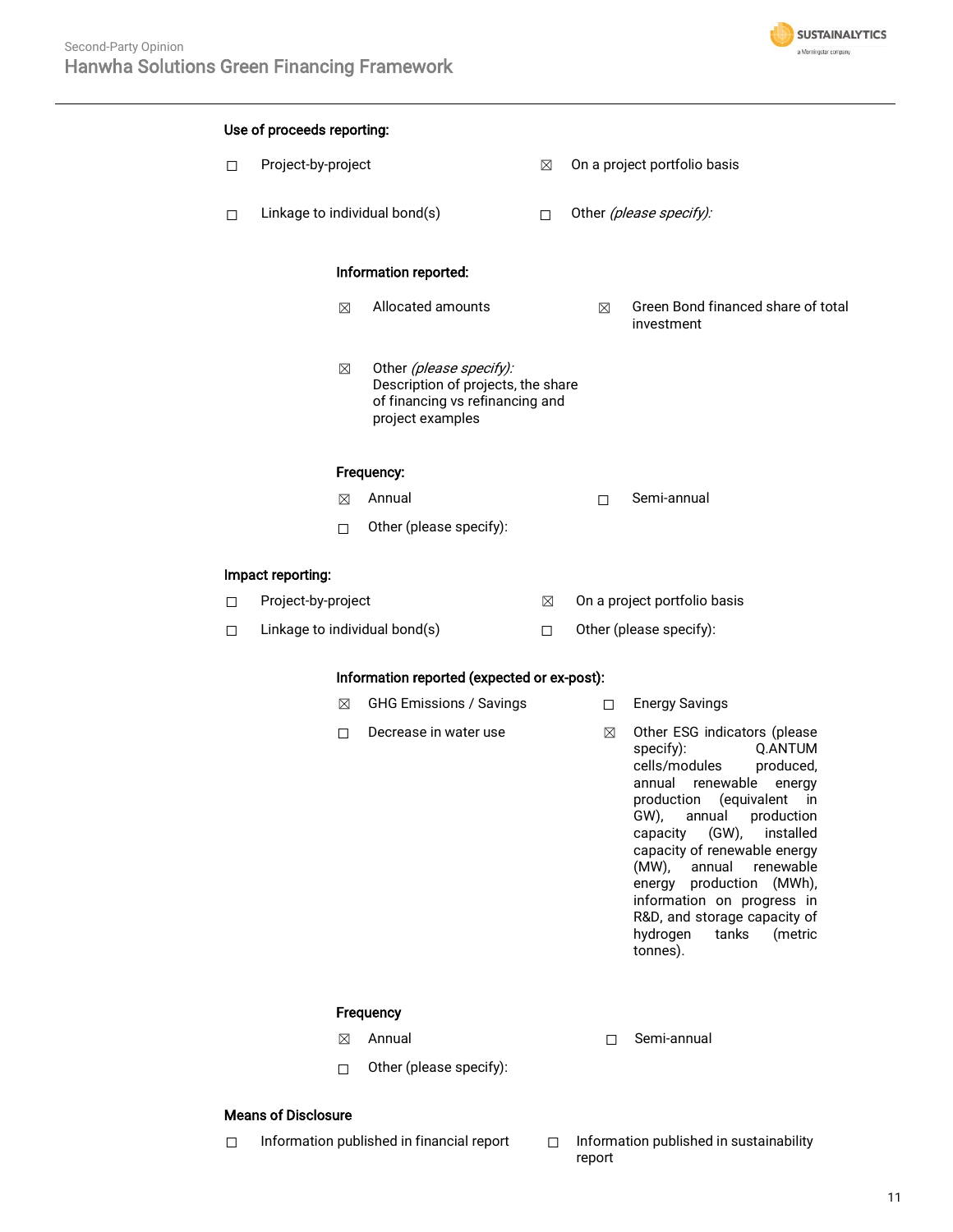

- $\boxtimes$  Information published in ad hoc documents
- ☐ Other (please specify):
- $\Box$  Reporting reviewed (if yes, please specify which parts of the reporting are subject to external review):

Where appropriate, please specify name and date of publication in the useful links section.

USEFUL LINKS (e.g. to review provider methodology or credentials, to issuer's documentation, etc.)

<https://www.hanwha.com/en/investors.html>

#### SPECIFY OTHER EXTERNAL REVIEWS AVAILABLE, IF APPROPRIATE

#### Type(s) of Review provided:

- $\boxtimes$  Consultancy (incl. 2<sup>nd</sup> opinion)  $\Box$  Certification
- ☐ Verification / Audit ☐ Rating
- $\Box$  Other *(please specify):*

Review provider(s): Date of publication:

#### ABOUT ROLE(S) OF INDEPENDENT REVIEW PROVIDERS AS DEFINED BY THE GBP

- i. Second-Party Opinion: An institution with environmental expertise, that is independent from the issuer may issue a Second-Party Opinion. The institution should be independent from the issuer's adviser for its Green Bond framework, or appropriate procedures, such as information barriers, will have been implemented within the institution to ensure the independence of the Second-Party Opinion. It normally entails an assessment of the alignment with the Green Bond Principles. In particular, it can include an assessment of the issuer's overarching objectives, strategy, policy and/or processes relating to environmental sustainability, and an evaluation of the environmental features of the type of projects intended for the Use of Proceeds.
- ii. Verification: An issuer can obtain independent verification against a designated set of criteria, typically pertaining to business processes and/or environmental criteria. Verification may focus on alignment with internal or external standards or claims made by the issuer. Also, evaluation of the environmentally sustainable features of underlying assets may be termed verification and may reference external criteria. Assurance or attestation regarding an issuer's internal tracking method for use of proceeds, allocation of funds from Green Bond proceeds, statement of environmental impact or alignment of reporting with the GBP, may also be termed verification.
- iii. Certification: An issuer can have its Green Bond or associated Green Bond framework or Use of Proceeds certified against a recognised external green standard or label. A standard or label defines specific criteria, and alignment with such criteria is normally tested by qualified, accredited third parties, which may verify consistency with the certification criteria.
- iv. Green Bond Scoring/Rating: An issuer can have its Green Bond, associated Green Bond framework or a key feature such as Use of Proceeds evaluated or assessed by qualified third parties, such as specialised research providers or rating agencies, according to an established scoring/rating methodology. The output may include a focus on environmental performance data, the process relative to the GBP, or another benchmark, such as a 2-degree climate change scenario. Such scoring/rating is distinct from credit ratings, which may nonetheless reflect material environmental risks.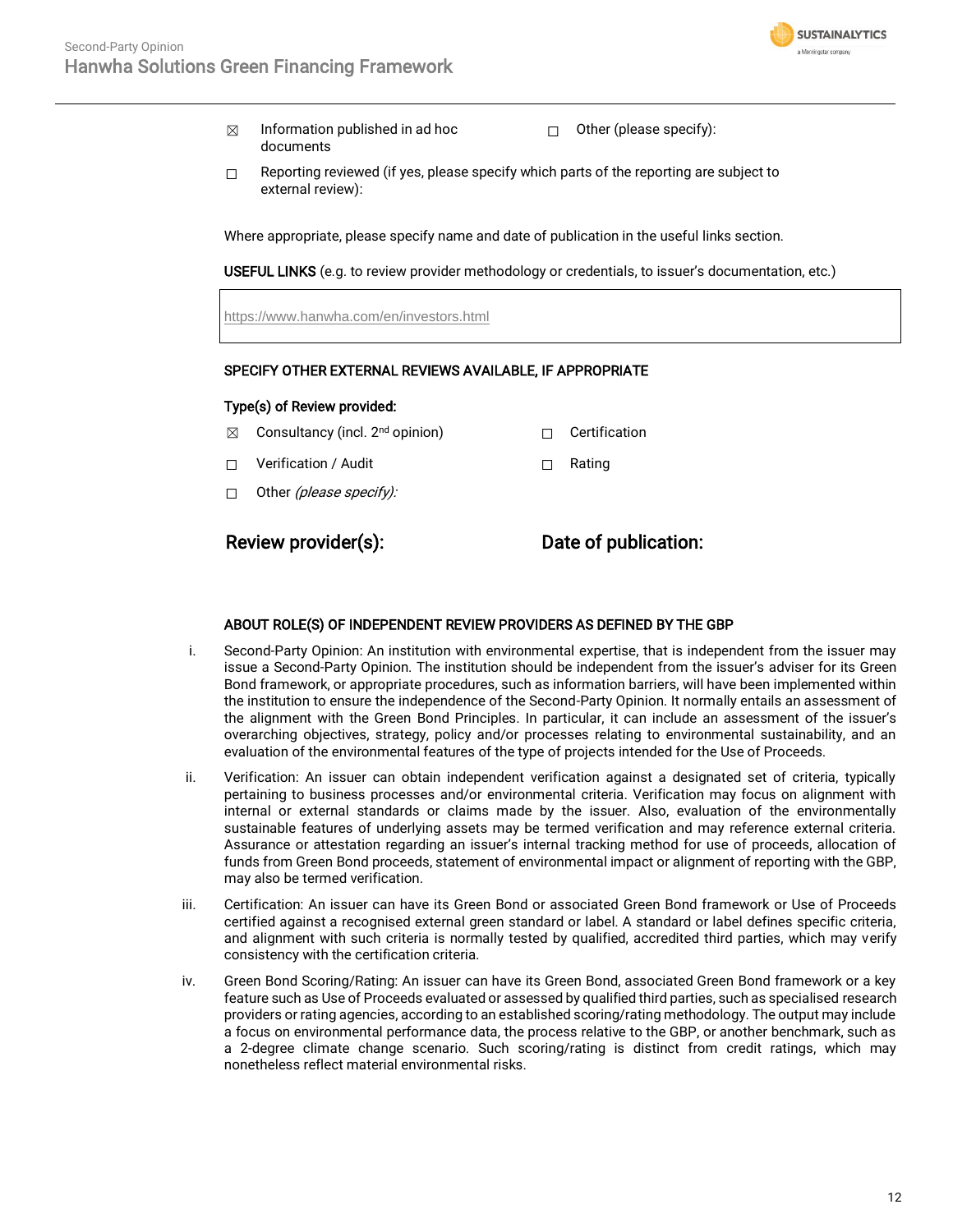

# **Disclaimer**

#### Copyright ©2021 Sustainalytics. All rights reserved.

The information, methodologies and opinions contained or reflected herein are proprietary of Sustainalytics and/or its third party suppliers (Third Party Data), and may be made available to third parties only in the form and format disclosed by Sustainalytics, or provided that appropriate citation and acknowledgement is ensured. They are provided for informational purposes only and (1) do not constitute an endorsement of any product or project; (2) do not constitute investment advice, financial advice or a prospectus; (3) cannot be interpreted as an offer or indication to buy or sell securities, to select a project or make any kind of business transactions; (4) do not represent an assessment of the issuer's economic performance, financial obligations nor of its creditworthiness; and/or (5) have not and cannot be incorporated into any offering disclosure.

These are based on information made available by the issuer and therefore are not warranted as to their merchantability, completeness, accuracy, up-to-dateness or fitness for a particular purpose. The information and data are provided "as is" and reflect Sustainalytics` opinion at the date of their elaboration and publication. Sustainalytics accepts no liability for damage arising from the use of the information, data or opinions contained herein, in any manner whatsoever, except where explicitly required by law. Any reference to third party names or Third Party Data is for appropriate acknowledgement of their ownership and does not constitute a sponsorship or endorsement by such owner. A list of our third-party data providers and their respective terms of use is available on our website. For more information, visit [http://www.sustainalytics.com/legal-disclaimers.](http://www.sustainalytics.com/legal-disclaimers)

The issuer is fully responsible for certifying and ensuring the compliance with its commitments, for their implementation and monitoring.

In case of discrepancies between the English language and translated versions, the English language version shall prevail.